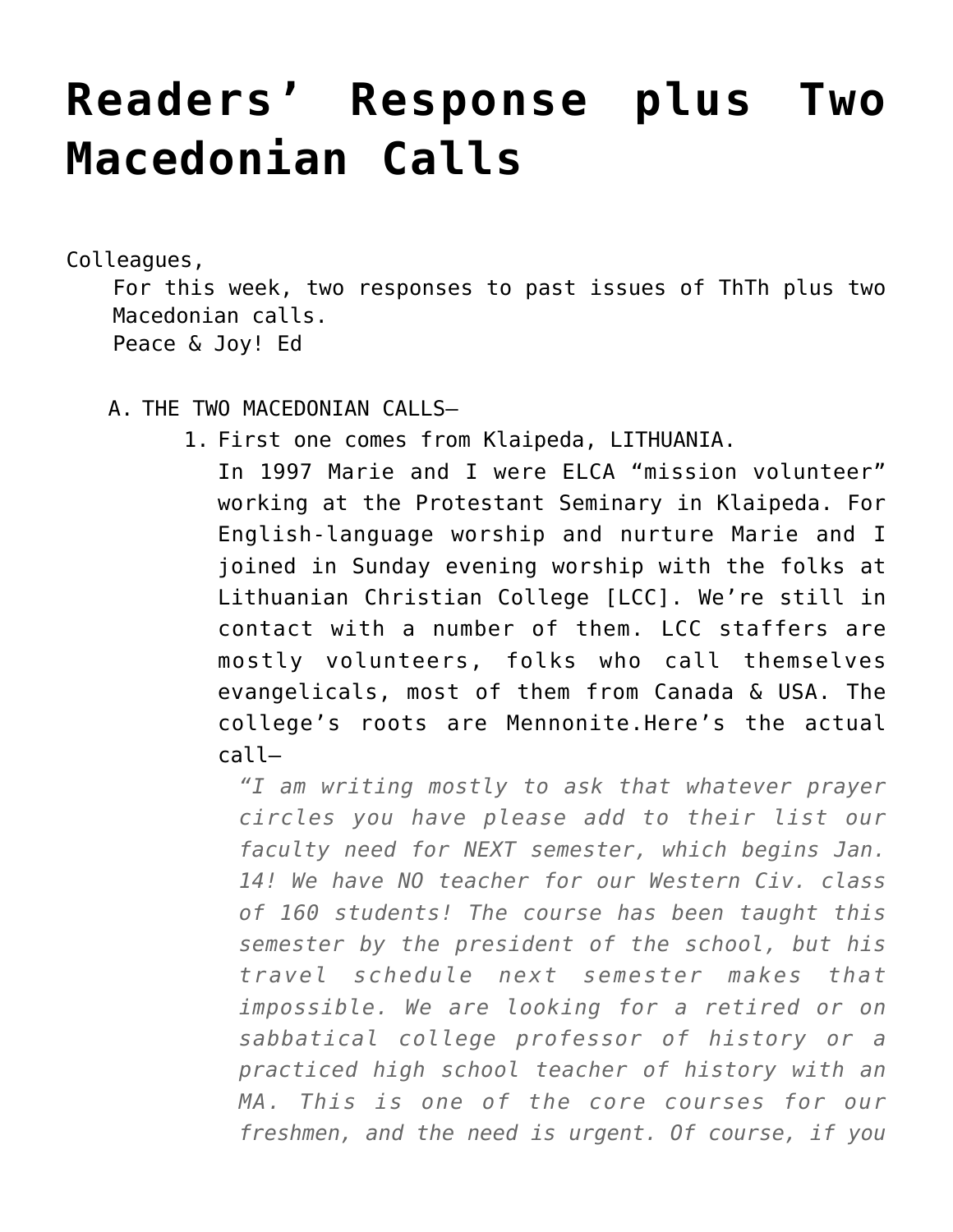*or anyone in the congregation has any ideas of whom we might contact, (please contact the Crossings Community at our [email address](mailto:info@crossings.org).)Then I'll be back here in Lithuania."*

This plea comes from Crossings colleague and dear personal friend, Jane Holslag. Jane's a pastor in the PC-USA, now in her third year teaching at LCC. Contact us too, please, if you have any leads.

2. Second one is from NIGERIA (via Australia!)

Brian Schwarz, Lutheran mission exec downunder writes:

*"I participated in a WCC-sponsored Multicultural Ministry conference in Sydney. There I met a pastor from the Church of Christ, a Nigerian African Independent Church. He asked me what kind of help I could give his church, which is just starting its own seminary. I offered some books and possible contacts. Do you know anyone else who might be interested in a stint in Nigeria? Does the ELCA have a program of aid for this kind of church? I'd be pleased to hear from you anything that might be helpful for this man and his church."*

If you have something for Brian on this, E-mail us at [info@crossings.org](mailto:info@crossings.org)

B. A RESPONSE TO THTH 74 "PREACHING THE NAME"[I have been unable to contact the author (a ThTh subscriber), who sent me this via snail-mail, to get permission to print his name. It's clear that he wants to add this piece to our ThTh conversation. So this much for now: the author is an erstwhile dean of an Episcopal cathedral in the USA.]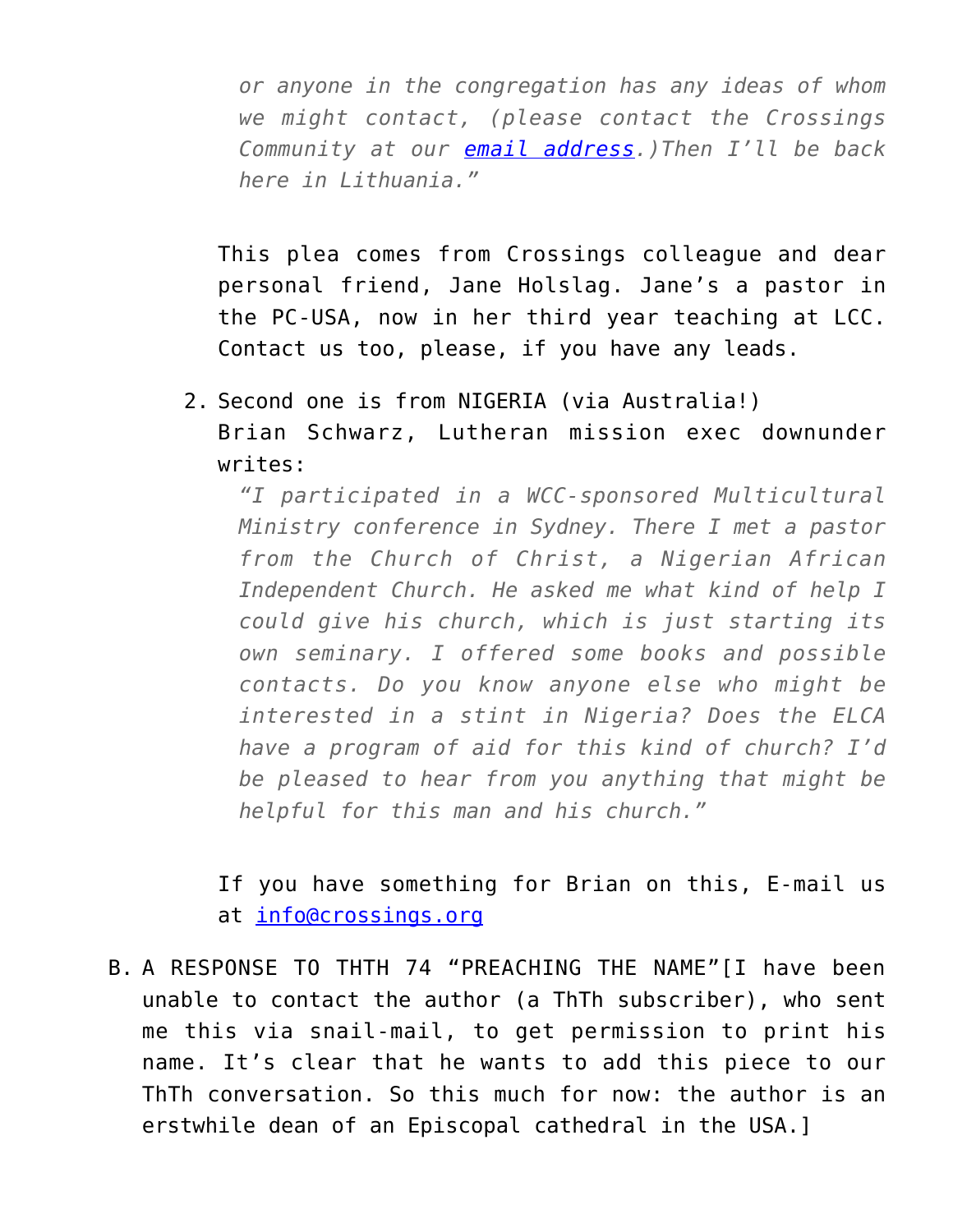*"Thanks to a former student of yours and mine, [name], I got hold of your marvelous piece on a Reformation view of homosexuality, a piece I shared with Bishop [so-and-so]. I have since subscribed to Sabbatheology and am being enriched by it."Your piece on Preaching The Name was very, very good. I agree with all of it save this: I am not sure the fault lies with the seminary's failure to teach good Bible and Theology, rather the seminary's failure to prepare seminarians for the real world of ministry and its stresses.*

*"For years I have been involved with Tavistock Group Relations training and then with the Grubb Institute, in both cases working primarily with religious leaders. From this work I have learned some interesting things about the practice of ministry in a real church which struggles to deal with the basic issue of our total dependence on the grace of God, a job it does badly because dependence is such a frightening thing to us all.*

*"If you want to know what I mean by dependence, think of those moments in your life when you have felt truly weak; those are dependent moments. (Paul had some things to say about being weak, that is dependent on God and therefore strong.) We are all fearful in a greater or lesser degree of this dependence. Adam and Eve hated it.*

*"Now go out into the real church and listen to what the clergy say: in a Grubb conference not too many years ago, the clergy spoke about the tension they felt between apostolic religion and civil religion, a tension that tore them apart.*

*"But more recently at a Grubb conference most of whose members were clergy in charge of large suburban*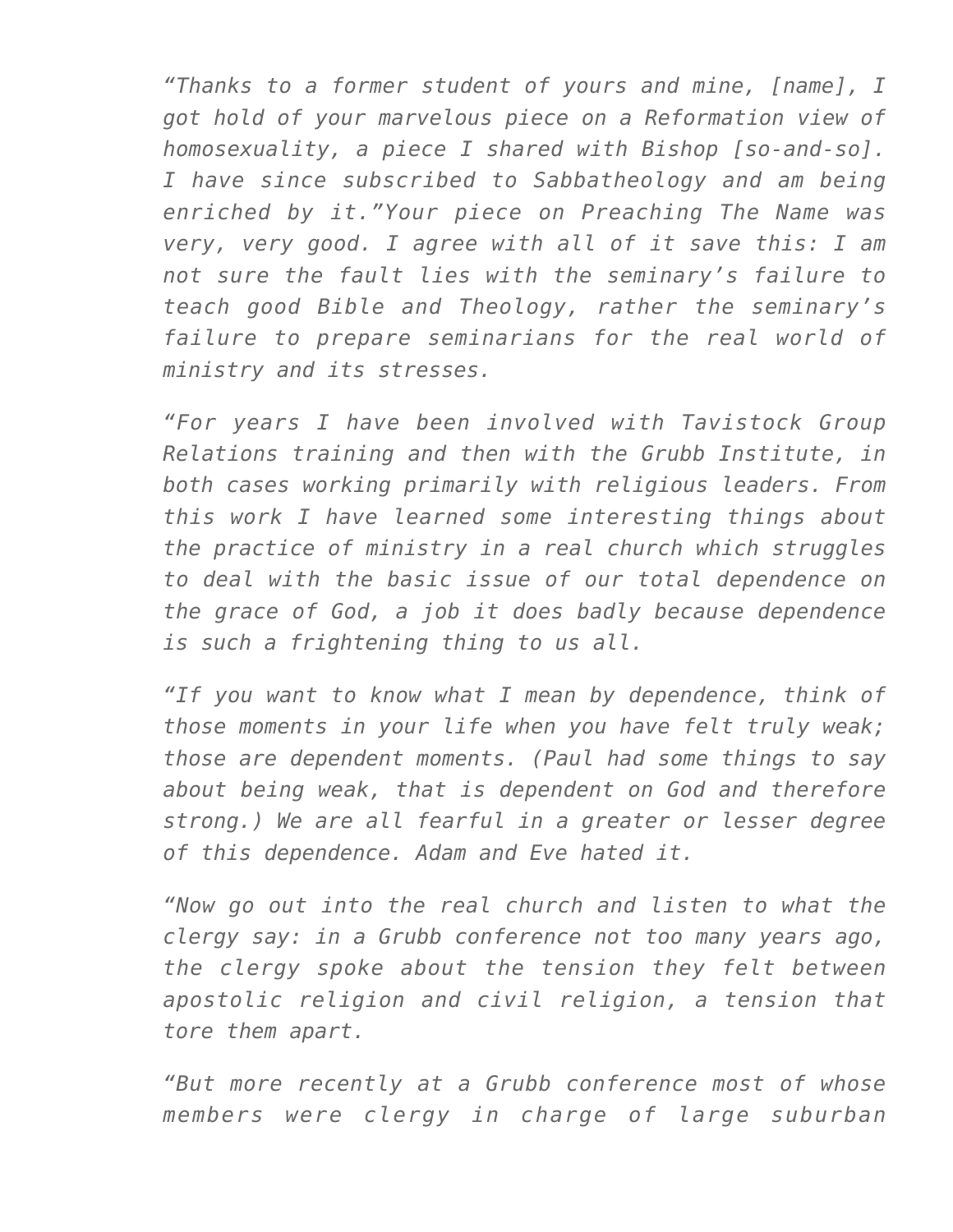*congregations, it became apparent to the staff that the clergy were in great pain, all of it unspoken. At the same time we felt they were harbouring a secret. Finally we put it all together and shared it with the membership. The pain they felt came from the necessity of keeping their faith a secret – a necessity if they were to be successful clergy.*

*"It is not as if only some feel this tension, this stress. We all do. The question is how much stress there is in the job and how much we can take.*

*"In my case I have been able to be relatively faithful because I have always worked in urban parishes where the gospel is far more welcome than in the suburbs.*

*"Do you remember the now very old book, The Noise of Solemn Assemblies, in which a sociologist of religion examined the question "Why don't they practice what they preach?" only to discover that they/we do practice what we preach. It is just that in 90% of American churches what we preach is the "blessing of the OK society" (the author's term).*

*"Perhaps this will enlarge the discussion a bit by confronting the real cost of discipleship and how much any of us are willing to face it."*

- C. CONTINUATION OF THTH 78: AN UPDATE ON LC-MS AND JDDJLast week's ThTh 78 discussed a widely-publicized statement from the President of the Lutheran Church – Missouri Synod about the "Joint Declaration on the Doctrine of Justification."
	- 1. First some more accurate data–

Some of the background information I posted to you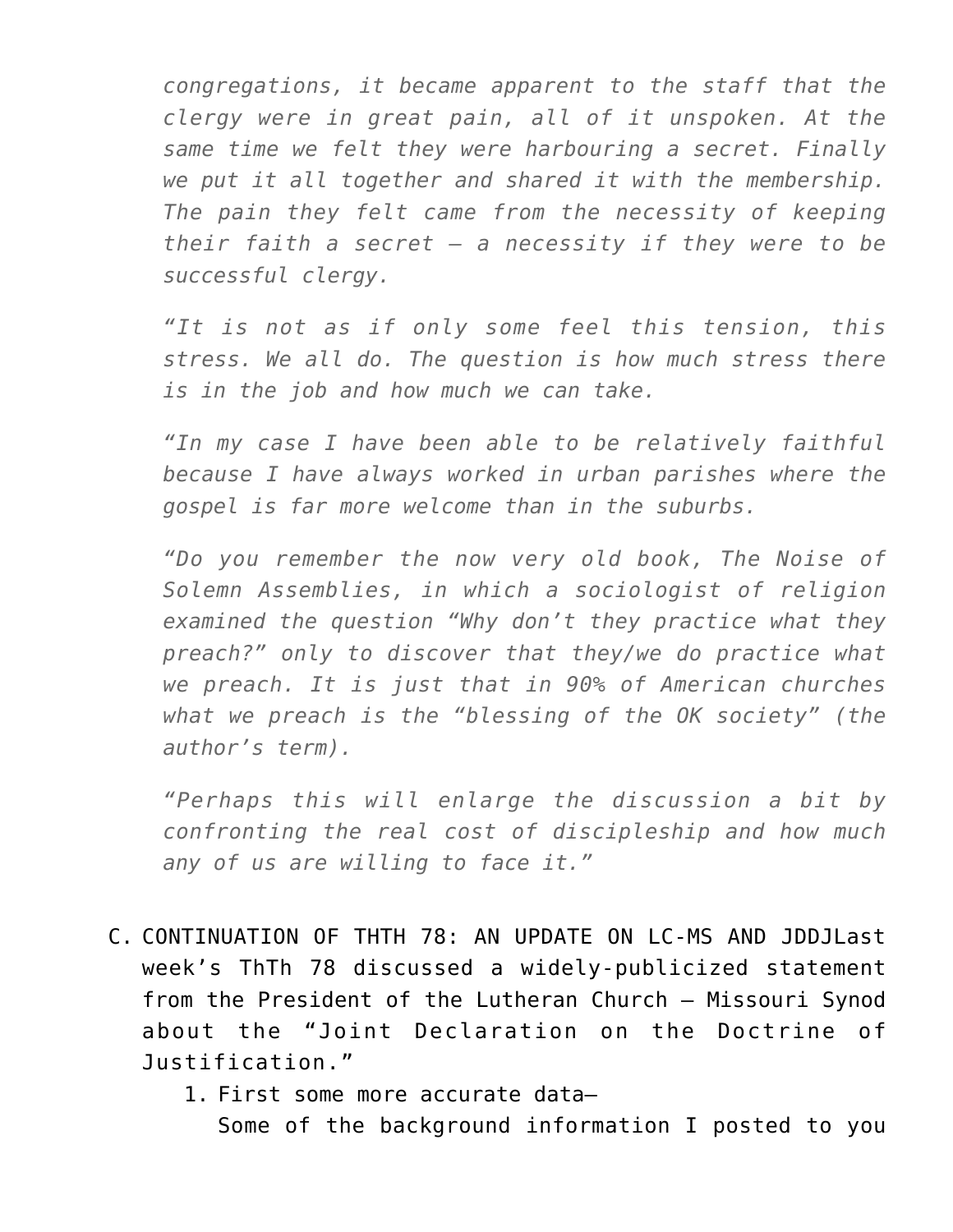last week (ThTH 78) was not on target. Since then I've learned this: the name of the LC-MS-sponsored international network of Lutherans is "The International Lutheran Council" [ILC] and not Lutheran World Conference, as I guessed it was. The ILC has approx. 3.5 million members, 80% of whom are in the LC-MS. Member church bodies in the ILC total 30-plus. Some ILC churches also affiliate with the Lutheran World Federation. Their publication is "The ILC News." Its current editor is a pastor in South Africa.

2. Today (Dec. 16, 1999) this letter to the editor appeared in the St. Louis Post-Dispatch:

*"A large ad in the Dec. 9 Post-Dispatch and other major newspapers criticizing the international Lutheran-Roman Catholic agreement on the doctrine of justification appeared to speak for The Lutheran Church-Missouri Synod."As the immediate past president of that church body, I want to assure your readers that the ad does not present the official position of the church body on that agreement, nor was its content or placement authorized or approved by any official board, commission, council, agency, or convention of the church body. In reality, the ad represents the personal opinion of the current president, and it was paid for by a private contribution, not church body funds.*

*"I know of no one in our church body who would disagree with the ad's statement on the Gospel of Jesus Christ or its promise to work toward reconciliation among Christians. However, the fact is that thousands of members and congregations of*